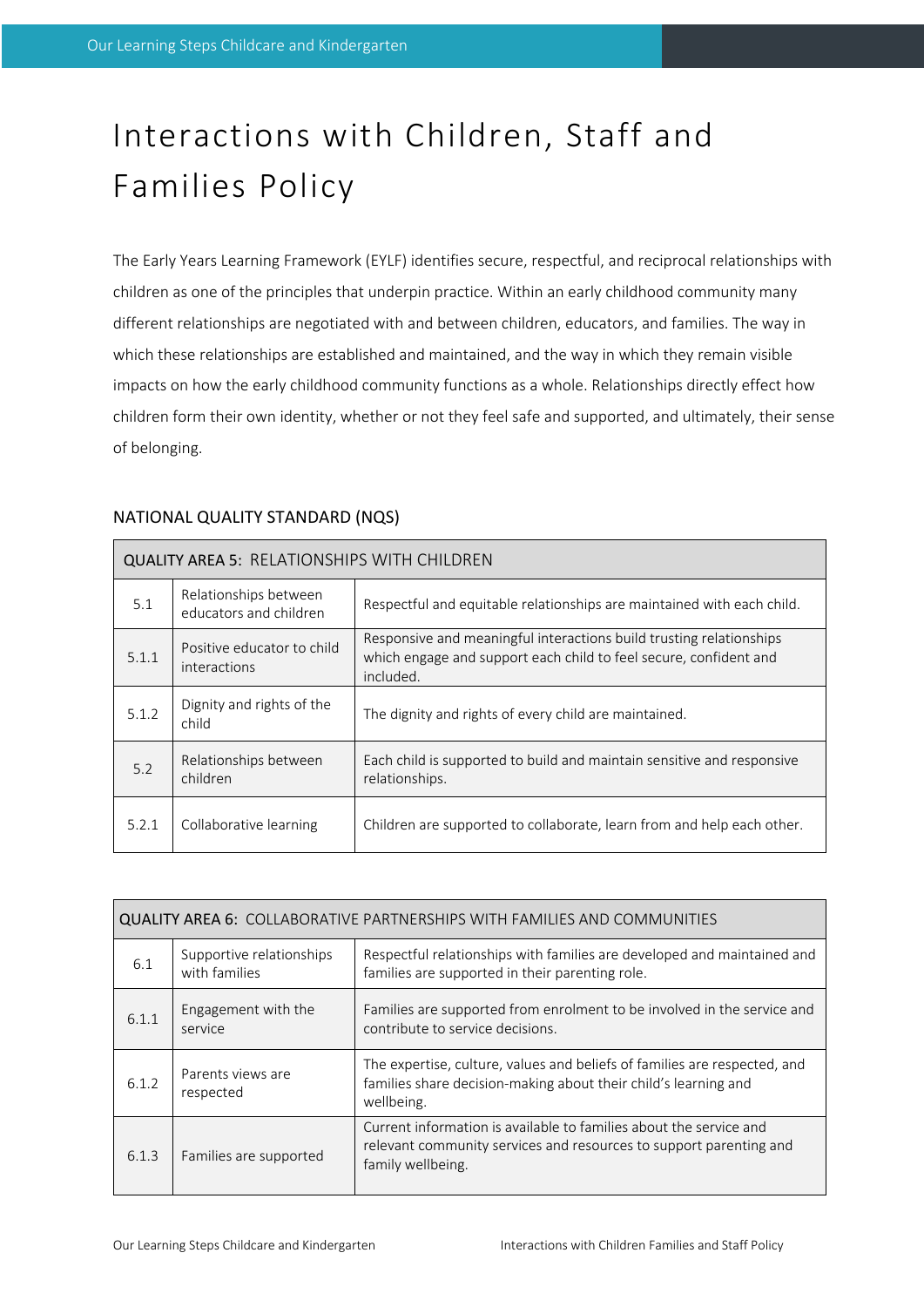| <b>FDUCATION AND CARE SERVICES NATIONAL REGULATIONS</b> |                            |  |  |  |  |
|---------------------------------------------------------|----------------------------|--|--|--|--|
| 155                                                     | Interactions with children |  |  |  |  |
| 156                                                     | Relationships in groups    |  |  |  |  |

#### RELATED POLICIES

| Arrival and Departure Policy<br><b>Behaviour Guidance Policy</b><br>Code of Conduct Policy<br><b>Educational Program Policy</b><br><b>Enrolment Policy</b><br>Facebook Policy<br><b>Family Communication Policy</b><br>Management Committee Policy<br>Open Door Policy | Orientation of New Families Policy<br>Privacy and Confidentiality Policy<br><b>Relief Staff Policy</b><br>Respect for Children Policy<br>Staff grievance Policy<br>Student and Volunteer Policy<br><b>Supervision Policy</b><br>Transition to School Policy |
|------------------------------------------------------------------------------------------------------------------------------------------------------------------------------------------------------------------------------------------------------------------------|-------------------------------------------------------------------------------------------------------------------------------------------------------------------------------------------------------------------------------------------------------------|
|------------------------------------------------------------------------------------------------------------------------------------------------------------------------------------------------------------------------------------------------------------------------|-------------------------------------------------------------------------------------------------------------------------------------------------------------------------------------------------------------------------------------------------------------|

#### PURPOSE

We aim to build positive relationships with children, families, and educators through collaboration and interactions, which is reflective of our Service philosophy and the Early Years Learning Framework. Educators will encourage positive relationships between children and their peers as well as with educators and families at the Service, ensuring children feel safe and supported.

#### SCOPE

This policy applies to children, families, staff, management, and visitors of the Service.

# IMPLEMENTATION

In order to build and maintain positive and respectful relationships with children, families and Educators of our Service will adhere to our philosophy and Code of Ethics to guide: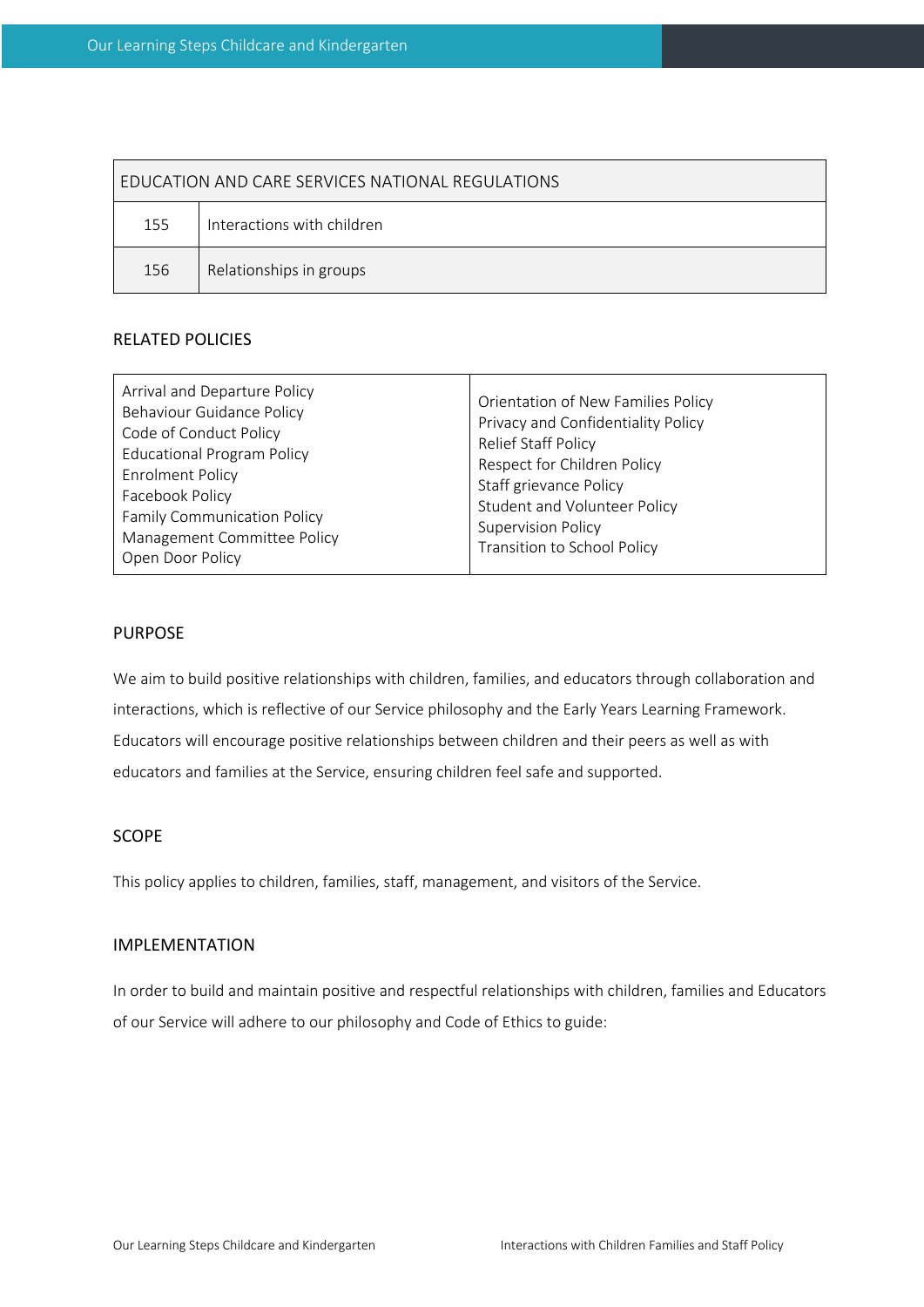#### Interactions with Children

Children need positive relationships with Educators that are trusting and responsive to their needs.

#### *Management and Educators will:*

- Create a welcoming and relaxed atmosphere in which children experience equitable, friendly and genuine interactions with all Educators.
- Role-model appropriate language and behaviour.
- Support children to be aware of their own feelings as well as the feelings of others.
- Encourage children to treat all children with respect.
- Provide children with the opportunity to explore their dispositions for learning by expressing themselves and their opinions.
- Assist the children to build resilience and self-assurance through positive interactions.
- Guide children's behaviour positively.
- Respect the rights of children.
- Support children in the early childhood environment.
- Speak to children in a positive manner at all times, promoting respect, tolerance and empathy, including the use of non-verbal cues and communication.
- Engage in meaningful, open interactions that support the acquisition of skills for life and learning of children.
- Respect each child's uniqueness, be attuned to, and respond sensitively and appropriately to children's efforts to communicate and use the child's own language, communication styles, and culture to enhance interactions.
- Listen to children and take them seriously; support and encourage children to use appropriate language in their interactions with adults and peers. Educators will extend upon children's interests and ideas through questions and discussions, supported and made visible in observations, reflections, and programming.
- Communicate with children by getting down to their level, using eye contact, and showing respect to the child whilst engaging in and promoting effective communication.
- Show empathy to children.
- Ensure that the values, beliefs, and cultural practices of the child and family are considered and respected.
- Ensure that no child is ever isolated for any reason other than illness, accident or pre-arranged appointment with parental consent. During this time, they will be under adult supervision.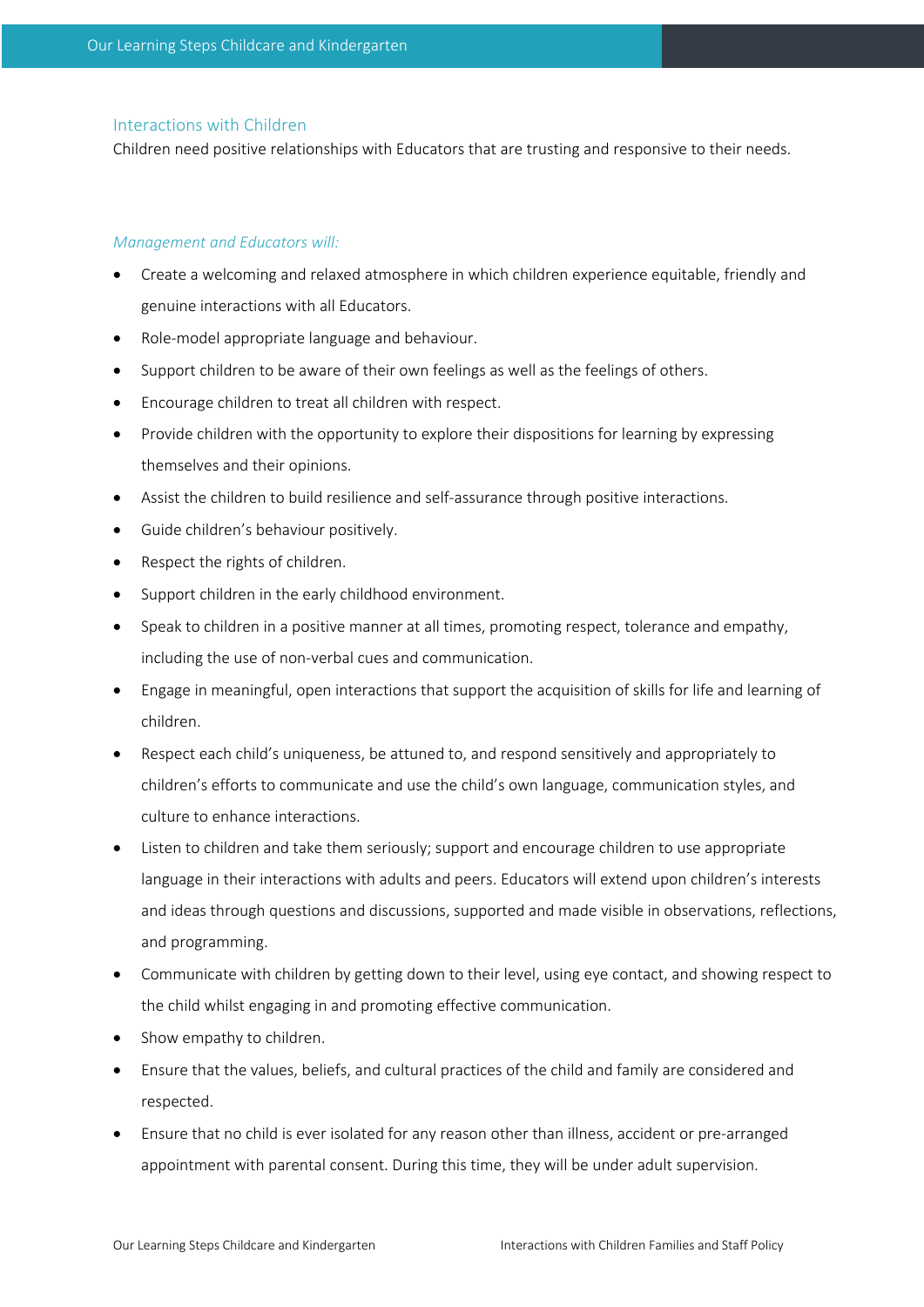- Regularly reflect on their relationships and interactions with children and how these can be improved to benefit each child.
- Facilitate children's individual development.

#### Interactions with Families

Effective communication is the key to developing and maintaining positive interactions and relationships with others. Educators working within our service are required to demonstrate mutual respect towards each other and value the contributions made by each educator. This enables our Service to maintain positive relations and model the type of communication they want children to develop. Educators also need to use positive communication with families and siblings in order to create a responsive and inclusive environment for all.

## *Management and Educators will ensure:*

- All families are treated equitably without bias or judgement, recognising that each family is unique.
- Families and children are greeted upon arrival.
- Two-way communication is established through leading by example and asking questions.
- Common terminology is used when talking to parents regarding their child's development.
- Another child or family information is never discussed with a parent or visitor.
- They remain sensitive to cultural differences amongst families and encourage families to share cultural aspects with the children and Educators at the Services.
- They always endeavour to seek the advice and opinion from experts (with family permission), to help with regard to a child with additional needs or support a family through resources available from such support agencies as KU Inclusion Support Agency, Area Health, or the private sector.
- They endeavour to recognise and implement several different ways to communicate with families in the family's preferred way.
- Verbal communication is always open, respectful and honest.
- Families are provided with up to date service information and notices through Daily Reports, newsletters, communal notice boards, emails and sign-in sheets.
- They regularly reflect on parent input into the program and make changes where necessary that will best benefit the service and children.
- Children are treated and programmed for as individuals.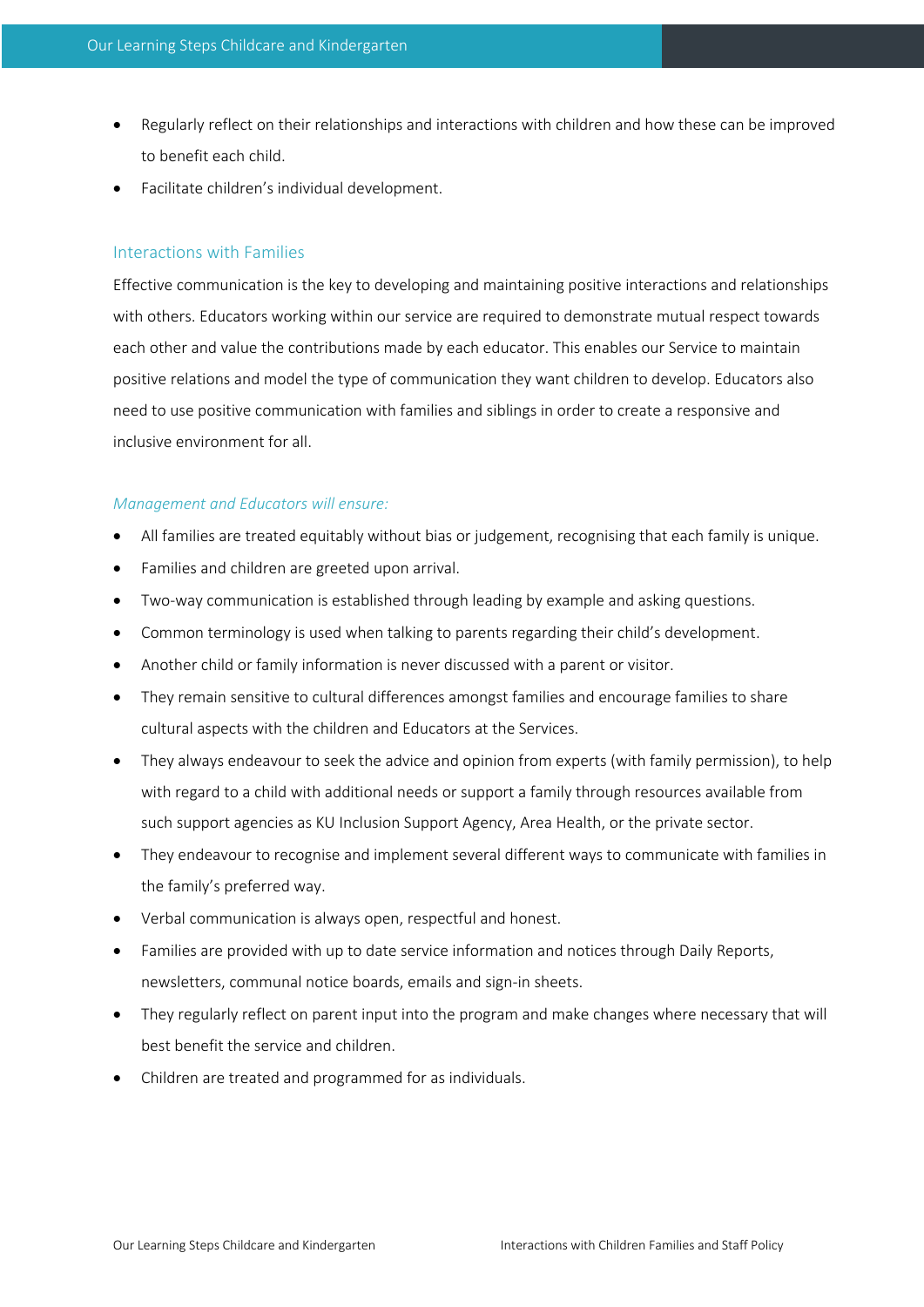# Interactions with Staff and Educators

The Service recognises that the way Educators interact with each other has an effect on the interactions they have with children and families.

## *To maintain professionalism at all times, Educators will:*

- Engage in professional communication in order create an effective work environment and to build a positive relationship with Educators, children and families. Communication amongst colleagues creates a positive atmosphere and a professional image for families. Communication between staff and families ensures that important information is being passed on consistently.
- Collaborate together as a team sharing room roles and responsibilities through the use of a roster where necessary.
- Be respectful when listening to each other's point of view and ideas.
- Maintain effective communication to ensure that teamwork occurs.
- Use staff meetings to communicate their professional reflections and ideas for continuous improvement as a team.
- Attend in-service training to update and refresh and add to individual skills and knowledge.
- Refer to the *Staff Grievance Policy/Procedure* if they feel a situation with another Educator is not being handled with professionalism, respect, and fairness.
- Recognise each other's strengths and value the different work each does.
- Work collaboratively to reach decisions which will enhance the quality of the education and care offered at the Service.
- Welcome diverse views and perspectives.
- Work together as a team and engage in open and honest communication at all times.
- Respect each other's positions and opinions.
- Develop and share networks and links with other agencies.
- Resolve differences promptly and positively and use the experience to develop more effective methods of working together.

## *To enhance communication and teamwork, Management will:*

- Provide new educators with relevant information about the Service and program through an Educator handbook, induction, and daily communication.
- Treat Educators with respect.
- Be sensitive to the feelings and needs of Educators.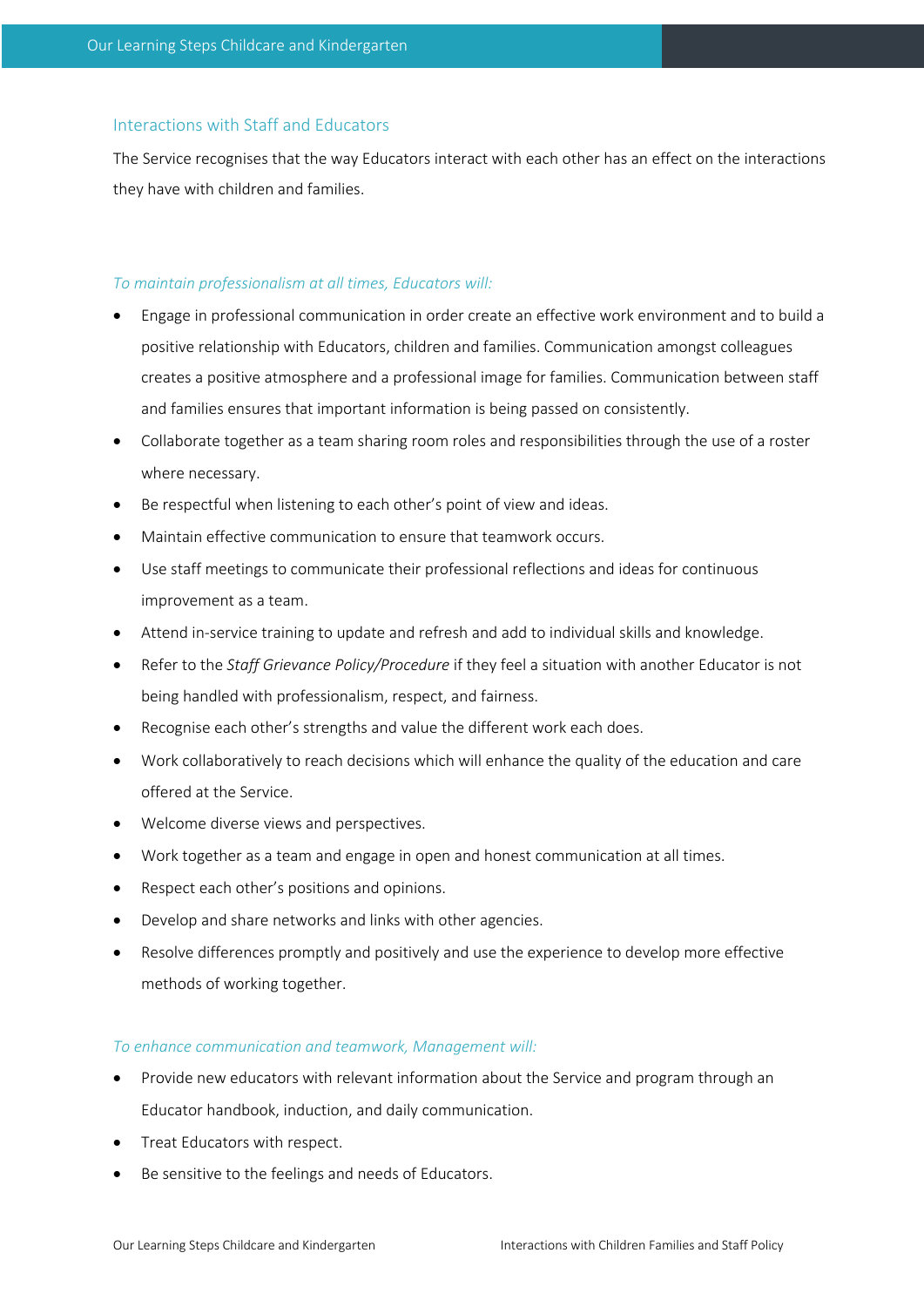- Provide constructive feedback to Educators.
- Value the role and contribution of each educator.
- Provide opportunities for all educators to have input and evaluate the program.
- Appreciate and utilise educator skills and interests.
- Provide support and assistance to Educators.
- Hold regular educator meetings.
- Use appropriate conflict resolution techniques to solve problems.
- Ensure policies and procedures are up to date regarding communication, expected behaviour and grievances.
- Provide opportunities for professional development.

#### *To enhance communication and teamwork, Educators will:*

- Maintain confidentiality.
- Treat each team member with respect.
- Be sensitive to the feelings and needs of other team members.
- Provide constructive feedback to each other.
- Trust each other.
- Value the role and contribution of colleagues.
- Appreciate and utilise colleague skills and interests.
- Provide support and assistance to each other.
- Share responsibilities.
- Have a flexible attitude towards team roles and responsibilities.
- Greet each other by name.
- Show genuine interest in the other person by using active and reflective listening.
- Communicate ideas and opinions clearly and professionally.
- Use a communication book or daily diary to pass on messages and record relevant information.
- Use appropriate conflict resolution techniques to solve problems.
- Engage in opportunities for professional development.